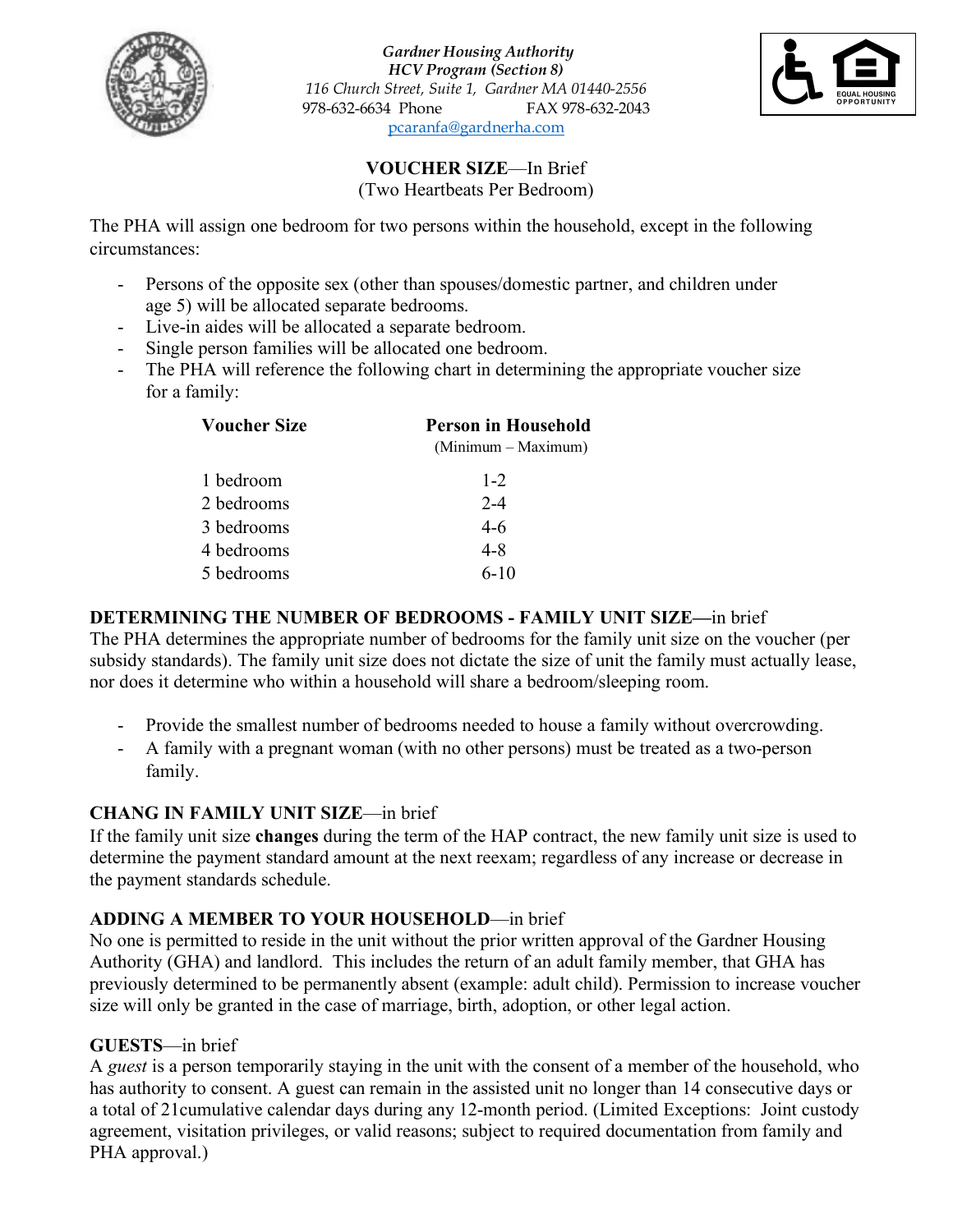|                                                                                                                          |                     | Example 2                       |                |                          | Eligibi                                                      |                                                   |                          |                               |                  |
|--------------------------------------------------------------------------------------------------------------------------|---------------------|---------------------------------|----------------|--------------------------|--------------------------------------------------------------|---------------------------------------------------|--------------------------|-------------------------------|------------------|
| *ENTER INFORMATION IN BLUE AREAS ONLY*                                                                                   |                     |                                 |                |                          | <b>TENANT NAME:</b>                                          |                                                   | <b>EXAMPL</b>            |                               |                  |
| <b>Section 1 - Gross Income:</b>                                                                                         |                     |                                 |                |                          | multiply by                                                  |                                                   | <b>Excluded</b>          |                               | Included         |
| <b>SS#1</b>                                                                                                              |                     |                                 | <b>EXAMPLE</b> | \$750.00                 | 12                                                           | \$<br>9,000.00                                    |                          |                               | \$9,000          |
| SS #2                                                                                                                    |                     |                                 |                |                          | 12                                                           | $\frac{1}{2}$                                     |                          |                               | \$0              |
| <b>SSI#1</b>                                                                                                             |                     |                                 |                |                          | 12                                                           | \$<br>ä,                                          |                          |                               | \$0              |
| SS #3                                                                                                                    |                     |                                 |                |                          | 12                                                           | \$                                                |                          |                               | $\overline{50}$  |
| <b>Child Support</b><br><b>Child Support</b>                                                                             |                     | Grandson                        | <b>EXAMPLE</b> | \$300.00                 | 12<br>52                                                     | \$<br>3,600.00<br>\$                              |                          |                               | \$3,600<br>\$0   |
| <b>TAFDC</b>                                                                                                             |                     |                                 |                |                          | 12                                                           | \$                                                |                          |                               | $\overline{50}$  |
| Foodstamps                                                                                                               |                     |                                 |                |                          | 12                                                           | $\sqrt{2}$                                        | \$0.00                   |                               | $\overline{50}$  |
| Wages #1                                                                                                                 |                     |                                 | <b>EXAMPLE</b> | \$100.00                 | 52                                                           | $\frac{1}{2}$<br>5,200.00                         |                          |                               | \$5,200          |
| Wages #2                                                                                                                 |                     |                                 |                |                          |                                                              | \$                                                |                          |                               | \$0              |
| <b>Unemployment</b>                                                                                                      |                     |                                 |                |                          | $52^{\circ}$                                                 | $\sqrt{2}$                                        |                          |                               | $\overline{50}$  |
| <b>EID</b>                                                                                                               |                     |                                 |                |                          |                                                              |                                                   | $\overline{\phantom{a}}$ |                               |                  |
| <b>Fuel Asst.</b>                                                                                                        |                     |                                 |                |                          |                                                              |                                                   |                          |                               |                  |
| <b>Financial Aide</b><br><b>EIC</b>                                                                                      |                     |                                 |                |                          |                                                              |                                                   |                          |                               |                  |
| <b>Child Care</b>                                                                                                        |                     |                                 |                |                          |                                                              |                                                   |                          |                               |                  |
| Other                                                                                                                    |                     |                                 |                |                          |                                                              |                                                   | $\blacksquare$           |                               |                  |
| Other                                                                                                                    |                     |                                 |                |                          |                                                              |                                                   | $\blacksquare$           |                               |                  |
| Other                                                                                                                    |                     |                                 |                |                          |                                                              |                                                   |                          |                               |                  |
|                                                                                                                          |                     | Total # ppl in Household        |                | $\overline{2}$           |                                                              | Sub-Totals $$ $ \$                                |                          | \$                            | 17,800           |
|                                                                                                                          |                     |                                 |                |                          | <b>B.Asset Income/Actual or Imputed \$</b>                   |                                                   |                          |                               | \$0.06           |
|                                                                                                                          |                     |                                 |                |                          |                                                              | <b>Total Gross Income \$</b>                      |                          | $\boldsymbol{s}$              | 17,800           |
| <b>Section 2 -Assets:</b>                                                                                                |                     |                                 |                |                          |                                                              | <b>Extremely Low</b>                              |                          |                               |                  |
| Name                                                                                                                     | $\frac{9}{6}$       | <b>Cash Value</b>               |                | Income of Asset          |                                                              |                                                   | Gross Income /12         |                               | \$1,483          |
| ASB ck                                                                                                                   | 0.0015              | \$35.00                         |                | \$0.05                   |                                                              | 10% of Gross Income                               | 10%                      | \$                            | 148              |
| ASB <sub>sv</sub>                                                                                                        | 0.0015              | \$5.00                          |                | \$0.01                   |                                                              |                                                   |                          |                               |                  |
|                                                                                                                          |                     |                                 |                | \$0.00                   |                                                              |                                                   |                          |                               |                  |
|                                                                                                                          |                     |                                 |                | \$0.00                   |                                                              |                                                   |                          |                               |                  |
|                                                                                                                          | <b>Assets Total</b> |                                 |                |                          |                                                              |                                                   |                          |                               |                  |
| (A)                                                                                                                      |                     | \$40.00                         |                | \$0.06                   |                                                              |                                                   |                          |                               |                  |
| <b>Section 3- Deductions</b>                                                                                             |                     |                                 |                |                          |                                                              |                                                   |                          |                               |                  |
| <b>18480 Deduction per child</b>                                                                                         |                     |                                 |                |                          |                                                              | 1                                                 | \$480                    |                               | \$480            |
| 2. Elderly, Handicapped, Disabled Family \$400                                                                           |                     |                                 |                |                          |                                                              | 1                                                 | \$400                    |                               | \$400            |
| HANDICAPPED ASSISTANCE EXPENSES & MEDICAL EXPENSES OVER 3% OF GROSS INCOME                                               |                     |                                 |                |                          |                                                              |                                                   |                          |                               |                  |
| 3. Family Medical Expenses                                                                                               |                     |                                 |                |                          |                                                              |                                                   |                          | N/A                           |                  |
| 4. Family Handicapped Expenses (over 3% of Gross Income)<br>5. Elderly Family Medical Expenses (over 3% of Gross Income) |                     |                                 |                |                          |                                                              |                                                   | N/A                      | \$                            | \$0              |
| 6. Elderly Family Handicapped Assistance Expenses                                                                        |                     |                                 |                |                          |                                                              |                                                   | N/A                      | $\boldsymbol{\theta}$         |                  |
| ** If Medical Expenses on Line 6, Use Actual Handicapped Expenses                                                        |                     |                                 |                |                          |                                                              |                                                   |                          |                               |                  |
| If NO Medical Expenses taken on Line 6, use total of Medical and                                                         |                     |                                 |                |                          |                                                              |                                                   |                          |                               |                  |
| Handicapped which exceeds 3% of Gross Income                                                                             |                     |                                 |                |                          |                                                              |                                                   |                          |                               |                  |
| 7. Unusual Expenses                                                                                                      |                     |                                 |                | amount.                  | x weekly                                                     |                                                   |                          |                               |                  |
| 8. Child Care (under 13 years)                                                                                           |                     |                                 |                |                          |                                                              | 0                                                 |                          | $\boldsymbol{\theta}$         |                  |
| (B)                                                                                                                      |                     |                                 |                |                          | <b>TOTAL DEDUCTIONS</b>                                      |                                                   |                          |                               | \$880            |
| (C)                                                                                                                      |                     |                                 |                |                          | <b>ADJUSTED GROSS INCOME (A minus B)</b>                     |                                                   |                          | \$                            | 16,920           |
| (D)                                                                                                                      |                     | (monthly adj income)            |                |                          | <b>DIVIDED BY 12 MONTHS</b><br><b>APPLICABLE PERCENTAGE:</b> |                                                   | round here<br>10%        | \$<br>$\sqrt[6]{\frac{1}{2}}$ | 1,410<br>148     |
| (E)                                                                                                                      |                     |                                 |                |                          |                                                              | 10% gross<br>30% adjstd                           | 30%                      | \$                            | 423.00           |
| (F)                                                                                                                      |                     |                                 |                |                          | <b>TOTAL TENANT PAYMENT</b>                                  |                                                   |                          | \$                            | 423.00           |
|                                                                                                                          |                     |                                 |                |                          |                                                              |                                                   | round here               | \$                            | 423              |
| <b>Contract Rent</b>                                                                                                     | \$1,070             |                                 |                | <b>Utility Allowance</b> | (G)                                                          | <b>Utility Allowance</b>                          |                          |                               | \$81             |
| Util. Allow.                                                                                                             | \$81                | Bedroom Size                    |                | 2                        | (H)                                                          |                                                   | <b>Tenant Payment</b>    | \$                            | 423              |
| <b>Gross Rent</b>                                                                                                        | \$1,151             | Voucher Size                    |                |                          | (1)                                                          | <b>HAP</b>                                        |                          |                               | \$647            |
|                                                                                                                          |                     |                                 | Unit Type      | <b>SD</b>                |                                                              |                                                   | <b>Contract Rent</b>     |                               | \$1,070          |
| <b>FMR</b>                                                                                                               | \$1,070             | <b>HEAT</b> <sub>G</sub>        |                |                          |                                                              | <b>Effective Date:</b>                            |                          |                               |                  |
| FMR & UA is the lower of voucher                                                                                         |                     | HOTWATER E                      |                |                          |                                                              | Action Type:                                      | LU                       |                               |                  |
| size or actual unit size.                                                                                                |                     | COOKING E                       |                | 22                       |                                                              | Completed By:                                     | PC                       |                               |                  |
|                                                                                                                          |                     | <b>ELECTRIC</b>                 |                | 59                       |                                                              | Date Completed:                                   | 2021                     |                               |                  |
| Mnthly Adj Inc                                                                                                           | \$1,410             | REFRIG.                         |                |                          |                                                              | <b>Medical Allowance Breakdown</b>                |                          |                               |                  |
| 40%<br><b>TFC NOT &gt; 40%</b>                                                                                           | \$564               | STOVE                           |                |                          |                                                              | <b>Medicare</b>                                   |                          |                               | \$0.00<br>\$0.00 |
| <b>Actual Rent Burden</b>                                                                                                | \$504]<br>35.74%    | <b>CUST.CHG</b><br><b>TRASH</b> |                |                          |                                                              | <b>Insurance Premiums</b><br><b>Prescriptions</b> |                          |                               | \$0.00           |
| <b>Payment Std</b>                                                                                                       |                     | \$1,070 TOTAL UA:               |                | \$81                     |                                                              | <b>Dentist</b>                                    |                          |                               | \$0.00           |
| <b>TTP</b>                                                                                                               |                     | <b>\$423 NOTES:</b>             |                |                          |                                                              | Hospital                                          |                          |                               | \$0.00           |
| <b>HAP</b>                                                                                                               | \$647               |                                 |                |                          |                                                              | <b>Eye Doctors</b>                                | ÷                        |                               | \$0.00           |
| OK                                                                                                                       |                     |                                 |                |                          |                                                              | Other                                             |                          |                               | \$0.00           |
| <b>GR</b>                                                                                                                | \$1,151             |                                 |                |                          |                                                              | <b>Total Medical Costs</b>                        |                          |                               | \$0.00           |
| <b>FMR</b>                                                                                                               | \$1,070             |                                 |                |                          |                                                              | Minus3% of Total Income                           |                          | \$                            | 534.00           |
| Amt>FMR                                                                                                                  | \$81                |                                 |                |                          |                                                              | <b>Total Medical Allowance</b>                    |                          |                               | \$Q              |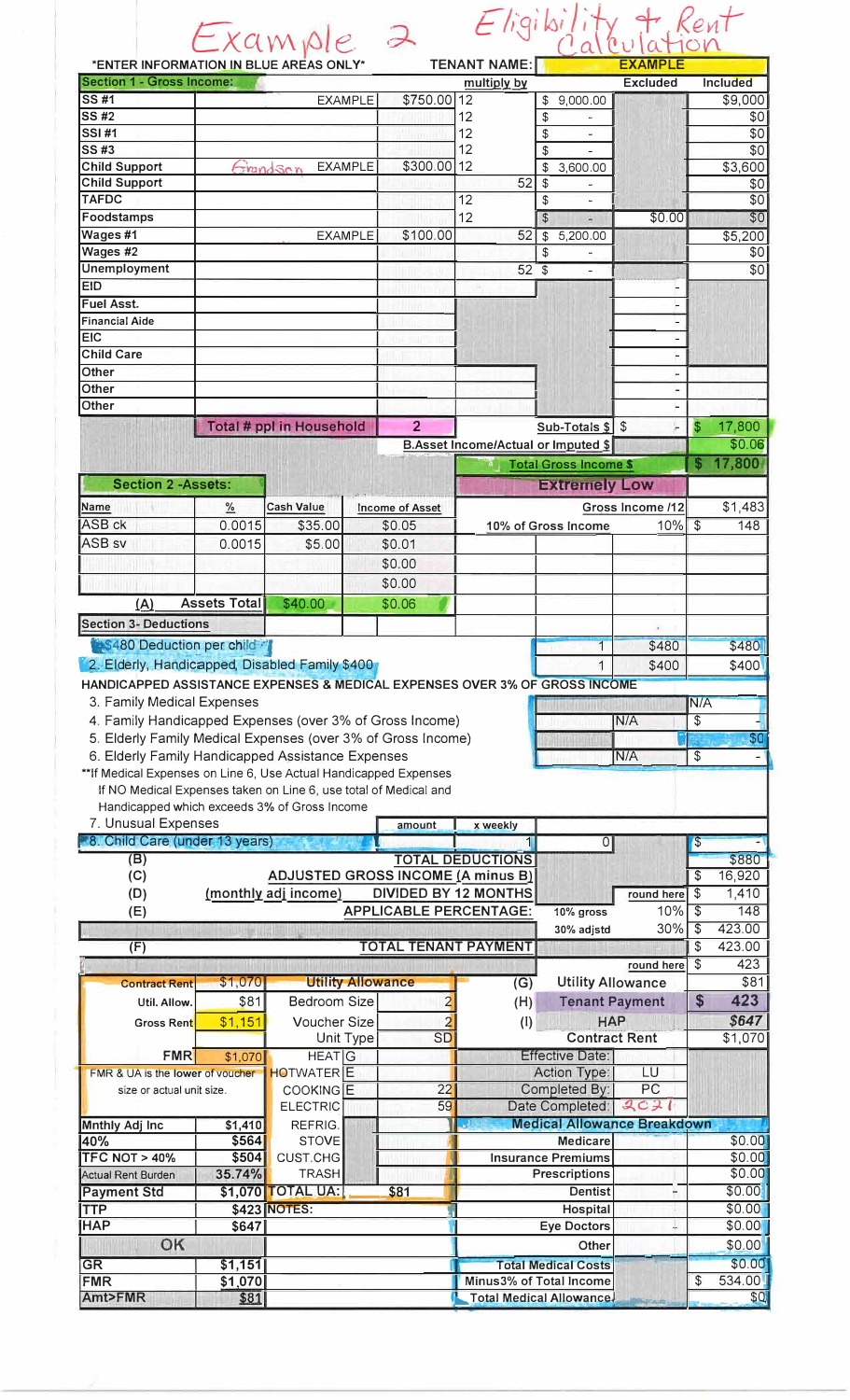#### **How To Know A Unit Is Affordable**



Fair Market Rents (FMRs) are used to determine payment standards for the Housing Choice Voucher program. FMRs are determined by the government, based on rents in a particular geographic area and include utilities. These standards change annually.

Current Gardner Housing Authority's Payment Standards and Utility Allowance Schedule are located on the next page.

**When the utilities are NOT included in the rent amount, we use the Utility Allowance Schedule to calculate GROSS RENT. This is done by, 1st determining what type of building the unit is located in (see DEFINITIONS on GHA's form), 2nd determine which utilities the tenant is expected to pay per fuel source; 3rd add all Tenant paid utilities together. Tenant paid utilities + rent requested= gross rent. This may, in some cases, increase the tenant portion of the rent beyond the 40% allowable by HUD. If this happens, the program representative will attempt to negotiate a lower rent. Sometimes, this is not possible and the tenant will need to keep looking for a unit that charges a reasonable rent.** 

Utility Allowances are estimated dollar amounts of various types of utilities and usage, averaged over a year. "To approximate a reasonable consumption of utilities by an energy-conservative household of modest circumstances consistent with the requirements of safe, sanitary, and healthful living environment." If the tenant usage exceeds what HUD has determined to be reasonable, discuss this with the program representative. https://files.hudexchange.info/resources/documents/Utility-Allowance-Guidebook-Part-

In addition: 1) Most major utility companies offer a 25% rate discount to low-income households when metered individually (directly billed to Head of Household). 2) An application for fuel assistance, may benefit the household. (Both of which may be applied for separate from this office. Which means, the tenant will have to do this on their own, as we do not have the resources to help with this.)

How to know which apartment unit is affordable? This is not a quick, one-step answer. The following are different scenarios that will guide each person through the process. Please contact the program representative with any questions.

| <b>EXAMPLE #1</b>                                     | bedroom | bedroom | bedroom | bedroom | bedroom |
|-------------------------------------------------------|---------|---------|---------|---------|---------|
| Utilities included (stove &<br>refrigerator included) |         |         |         |         |         |
| Rent Landlord is asking for:                          | 750     | 810     | 1,050   | 1,350   | 1,524   |
| Gross Rent amount                                     | 750     | 810     | 1,050   | 1,350   | 1,524   |
| <b>GHA 2021 Payment Standard</b>                      | 807     | 812     | 1.070   | 1.364   | 1,569   |

Tenant portion of the rent is called Total Tenant Payment (TTP), which is always calculated first at 30% of the tenant's adjusted income. (After deductions i.e., \$480/year each minor child, \$400/ year elderly/disabled. If gross rent is less than the payment standard, the Housing Assistance Payment (HAP) will be reduced.

Because HUD does not want the tenant to fail: The TTP cannot be greater than 40% of their adjusted income; at the time they lease-up (move-in). Keep in mind, tenant's must have some type of income to move. If they have no income or their income is too low, their request to move with assistance may be

| <b>EXAMPLE #2</b>                    | bedroom | bedroom | bedroom | bedroom | bedroom |
|--------------------------------------|---------|---------|---------|---------|---------|
| <b>Heat &amp; Hot water included</b> |         |         |         |         |         |
| (stove and refrigerator included)    |         |         |         |         |         |
| Rent Landlord is asking for:         | 750     | 790     | 1070    | 1350    | 1450    |
| <b>Electric Cooking</b>              | 12      | 17      | 22      | 27      | 34      |
| Electricity                          | 33      | 46      | 59      | 72      | 91      |
| <b>Gross Rent amount</b>             | 795     | 853     | 1.151   | 1,449   | 1,575   |
| <b>GHA 2021 Payment Standard</b>     | 807     | 812     | 1.070   | 1.364   | 1,569   |
| Amount over the standard, would be   |         |         |         |         |         |
| in addition to 30% of the tenant's   | -0-     | 41      | 81      | 85      | 6       |
| adjusted income                      |         |         |         |         |         |

*HUD does not prohibit, but discourages TTP greater than 40% after the first year. There are exceptions to this.*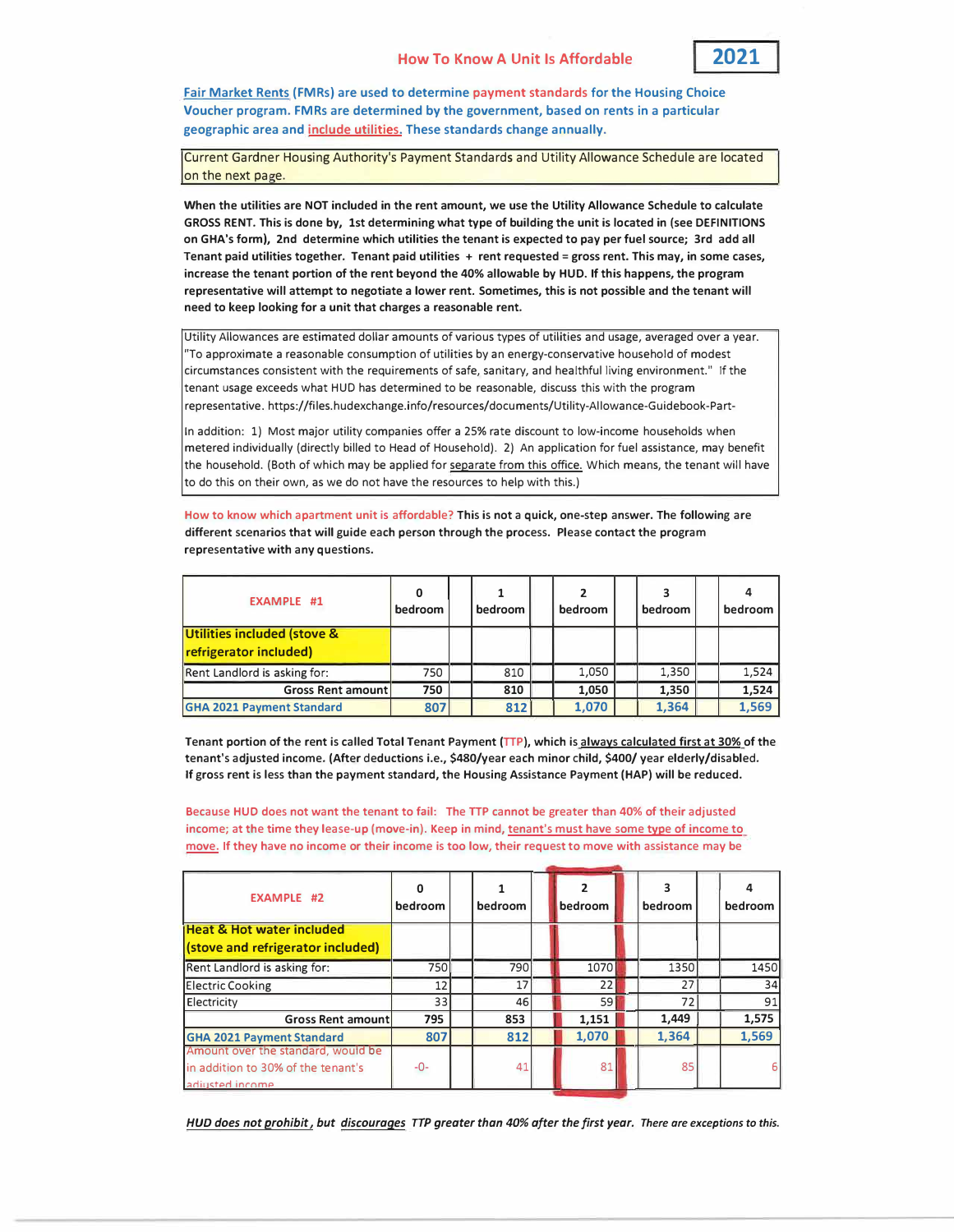*Remember we start with the tenant's total income from all sources and calculate what is 30% of their adjusted income. Adjusted income means: gross income minus deductions for: dependents, medical expenses for those who are disabled or over 62 years of age, child care for someone who works, etc.* 

| <b>EXAMPLE #3</b>                                         | ŋ<br>bedroom | 1<br>bedroom | $\overline{ }$<br>bedroom | 3<br>bedroom   | Δ<br>bedroom            |
|-----------------------------------------------------------|--------------|--------------|---------------------------|----------------|-------------------------|
| refrigerator owned by tenant)<br><b>Low Rise building</b> |              |              |                           |                |                         |
| Rent Landlord is asking for:                              | 725          | 720          | 955                       | 1235           | 1400                    |
| Gas Heat                                                  | 15           | 21           | 28                        | 33             | 42                      |
| <b>Gas Hot Water</b>                                      | 6            | 8            | 10                        | 13             | 16                      |
| <b>Electric Cooking</b>                                   | 12           | 17           | 22                        | 27             | 34                      |
| Electricity                                               | 33           | 46           | 59                        | 72             | 91                      |
| Refrigerator                                              | 4            | 4            | 5                         | 5              | 5                       |
| Stove                                                     | 3            | 3            | 3                         | 3              | $\overline{\mathbf{3}}$ |
| Monthly surcharge--gas                                    | 10           | 10           | 10                        | 10             | 10                      |
| <b>Gross Rent amount</b>                                  | 808          | 829          | 1,092                     | 1,398          | 1,601                   |
| <b>GHA 2021 Payment Standard</b>                          | 807          | 812          | 1,070                     | 1,364          | 1,569                   |
| Amount over the standard, would be                        |              |              |                           |                |                         |
| in addition to 30% of the tenant's                        |              | 17           | 22                        | 34             | 32                      |
| adjusted income.                                          |              |              |                           |                |                         |
| <b>LANDLORD:</b>                                          |              |              |                           |                |                         |
| <b>Unit Address:</b>                                      |              |              |                           |                |                         |
| <b>Utilities NOT Included</b>                             |              |              |                           |                |                         |
| (owner provides appliances)                               |              |              |                           |                |                         |
| Rent Landlord is asking for:                              |              |              |                           |                |                         |
| Gas Heat                                                  |              |              | $\mathbf 0$               | $\mathbf 0$    |                         |
| Gas Water                                                 |              |              | $\overline{0}$            | $\overline{0}$ |                         |
| <b>Gas Cooking</b>                                        |              |              | $\overline{0}$            | $\overline{0}$ |                         |
| Electricity                                               |              |              | $\overline{0}$            | $\overline{0}$ |                         |
| Monthly surcharge Gas                                     |              |              | $\overline{0}$            | $\Omega$       |                         |
| <b>Gross Rent amount</b>                                  |              |              |                           |                |                         |
| <b>GHA 2021 Payment Standard</b>                          |              |              |                           |                |                         |
| Amount over the standard, would be                        |              |              |                           |                |                         |
| in addition to 30% of the tenant's                        | O            |              |                           | O              |                         |
| adjusted income.                                          |              |              |                           |                |                         |

*The "clock stops" once we receive a completed Request for Tenancy Approval (RTA) packet. {Sometimes called "suspended" or "tolling".) This means a suspension of time begins and the clock stops, thereby extending the expiration date out further. Mainly, it takes time to process the RTA to ensure all paperwork is received and compliance to regulations are met. If the rent is not reasonable, the tenant will need to continue searching for a unit. The clock will then re-start.* 

*We only process one {1} RTA at a time. The tenant will need to decide which unit they want to move into and submit an RTA for that unit. Changing their mind or "hedging their bets" (protecting themselves against disappointment, by submitting more than one possible unit) wastes time and adds additional expenses for this office.* 

Pay attention to the voucher expiration date. Extensions are not automatic. Tenants must be able to prove that they have been actively searching for affordable housing in order to request an extension. Tenants have been provided with a search log to fill out in their briefing packet. If tenants cannot provide adequate documentation of their search efforts, they may be denied an extension. They may then reapply to the waitlist.

*Keep in mind, most applicants have waited 10 years for this opportunity. Don't waste time.* 

We understand that this part of the process can be confusing. Please don't hesitate to ask questions of the program representative.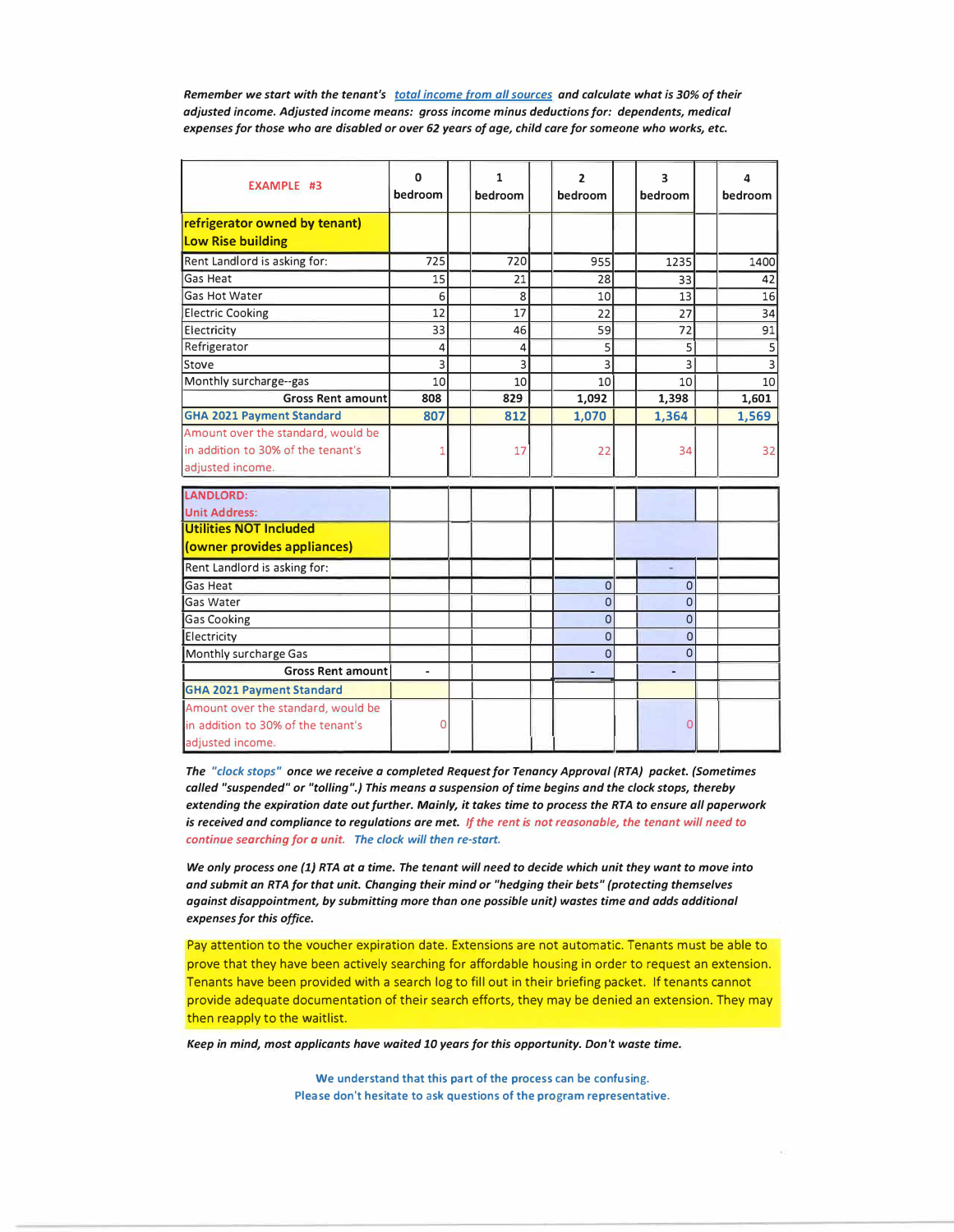|                                            |                      |                      |                      |                 | PAYMENT STANDARDS / FAIR MARKET RENTS: Issued 10/1/2020- Effective Date Change to 1/1/2021 |                |                 |                 |                         |         |         |                |                      |                      |                         |                      |                |                 |                |                          |                |                 |                |
|--------------------------------------------|----------------------|----------------------|----------------------|-----------------|--------------------------------------------------------------------------------------------|----------------|-----------------|-----------------|-------------------------|---------|---------|----------------|----------------------|----------------------|-------------------------|----------------------|----------------|-----------------|----------------|--------------------------|----------------|-----------------|----------------|
|                                            |                      | 0 BDRM               |                      |                 |                                                                                            |                | 1 BDRM          |                 |                         | 2 BDRM  |         |                |                      | 3 BDRM               |                         |                      |                | 4 BDRM          |                |                          |                | 5 BDRM          |                |
|                                            |                      | 807                  |                      |                 |                                                                                            |                | 812             |                 |                         |         | 1,070   |                |                      |                      | 1,346                   |                      |                |                 | 1,569          |                          |                |                 | 1,804          |
|                                            |                      |                      | 0BR                  |                 |                                                                                            |                | 1B <sub>R</sub> |                 |                         | 2BR     |         |                |                      |                      | 3BR                     |                      |                |                 | 4BR            |                          |                |                 | 5BR            |
|                                            | უვ                   | င္တ                  | $\mathbf{R}$         | £               | 55                                                                                         | 9S             | $\mathbf{R}$    | $\widetilde{E}$ | $\overline{\mathbf{s}}$ | GO      | B       | H <sub>R</sub> | 5F                   | ဥ                    | $\overline{\mathsf{R}}$ | $\widetilde{E}$      | 55             | <b>G</b>        | $\mathbf{R}$   | $\widetilde{\mathbf{H}}$ | 55             | င္တ             | $\mathbf{R}$   |
| <b>HEAT</b>                                |                      |                      |                      |                 |                                                                                            |                |                 |                 |                         |         |         |                |                      |                      |                         |                      |                |                 |                |                          |                |                 |                |
|                                            | 53                   | 40                   | 36                   | 13              | 74                                                                                         | 57             | 50              | 19              | 96                      | 73      | 65      | 24             | 117                  | 89                   | 79                      | 29                   | 149            | 113 100         |                | 37                       |                | 170 130 115     |                |
| Gas                                        | 20                   | 16                   | 15                   | 10 <sup>1</sup> | 28                                                                                         | 22             | 21              | 13              | 37                      | 28      | 28      | 17             | 44                   | 34                   | 33                      | 21                   | 57             | 44              | 42             | 27                       | 65             | 50              | 49             |
| Electric                                   | 73                   | 34                   | 33                   | 18              | 103                                                                                        | 47             | 46              | 25              | 132                     | 61      | 60      | 33             | 161                  | 74                   | 73                      | 40 <sup>1</sup>      | 205            | 94              | 93             | 51                       |                | 235 108 106     |                |
| <b>HOT WATER</b>                           |                      |                      |                      |                 |                                                                                            |                |                 |                 |                         |         |         |                |                      |                      |                         |                      |                |                 |                |                          |                |                 |                |
|                                            | 13                   | 11                   | 11                   | 11              | 17                                                                                         | 15             | 15              | 15              | 22                      | 19      | 19      | 19             | 28                   | 24                   | 24                      | 24                   | 35             | 31              | 31             | 31                       | 39             | 34              | 34             |
| Gas                                        | 6                    | 6                    | 6                    | 61              | 8                                                                                          | 8              | 8               | 8 <sup>0</sup>  | 10                      | 10      | 10      | 10             | 13                   | 13                   | 13                      | 13                   | 16             | 16              | 16             | 16                       | 18             | 18              | 18             |
| Electric                                   | 28                   | 28                   | 28                   | 28              | 39                                                                                         | 39             | 39              | 39              | 50                      | 50      | 50      | 50             | 62                   | 62                   | 62                      | 62                   | 78             | 78              | 78             | 78                       | 90             | 90              | 90             |
| COOKING<br>Gas                             |                      |                      |                      |                 |                                                                                            |                |                 |                 |                         |         |         |                |                      |                      |                         |                      |                |                 |                |                          |                |                 |                |
|                                            | $\overline{2}$<br>12 | $\overline{2}$<br>12 | $\overline{2}$<br>12 | $\overline{2}$  | 3                                                                                          | 3<br>17        | 3<br>17         | 3<br>17         | 3                       | 3<br>22 | 3<br>22 | 3              | $\overline{4}$<br>27 | $\overline{4}$<br>27 | $\overline{4}$<br>27    | $\overline{4}$<br>27 | 5<br>34        | 5               | 5<br>34        | 5 <sup>1</sup>           | 5<br>39        | 5<br>39         | 5<br>39        |
| Electric                                   |                      |                      |                      | 121             | 17                                                                                         |                |                 |                 | 22                      |         |         | 22             |                      |                      |                         |                      |                | 34              |                | 34                       |                |                 |                |
| <b>LIGHTING</b>                            | 33                   | 33                   | 33                   | 33              | 46                                                                                         | 46             | 46              | 46              | 59                      | 59      | 59      | 59             | 72                   | 72                   | 72                      | 72                   | 91             | 91              | 91             | 91                       |                | 104 104 104 104 |                |
|                                            |                      |                      |                      |                 |                                                                                            |                |                 |                 |                         |         |         |                |                      |                      |                         |                      |                |                 |                |                          |                |                 |                |
| <b>TRASH</b>                               | 17                   | 17                   | 17                   | 17              | 17                                                                                         | 17             | 17              | 17              | 17                      | 17      | 17      | 17             |                      | 17 17 17             |                         | 17                   | 17             | 17              | 17             | 17                       | 17             | 17              | 17             |
|                                            |                      |                      |                      |                 |                                                                                            |                |                 |                 |                         |         |         |                |                      |                      |                         |                      |                |                 |                |                          |                |                 |                |
| <b>WATER/SEWER</b>                         | 29                   |                      | 29 29                | 29              | 58                                                                                         | 58             | 58              | 58              | 86                      | 86      | 86      | 86             |                      |                      | 144 144 144 144         |                      |                | 201 201 201 201 |                |                          |                | 259 259 259 259 |                |
|                                            |                      |                      |                      |                 |                                                                                            |                |                 |                 |                         |         |         |                |                      |                      |                         |                      |                |                 |                |                          |                |                 |                |
| <b>REFRIGERATOR</b>                        | $\overline{4}$       | $\overline{4}$       | $\overline{4}$       | $\vert$         | 4                                                                                          | $\overline{4}$ | $\overline{4}$  | $\overline{4}$  | 5                       | 5       | 5       | 5              | 5                    | 5                    | 5                       | 5                    | $\overline{7}$ | $\overline{7}$  | $7\phantom{.}$ |                          | $\overline{7}$ | $\overline{7}$  | $\overline{7}$ |
| <b>STOVE</b><br><b>NITED REAL PROPERTY</b> | 3                    | 3                    | 3                    | $\overline{3}$  | 3                                                                                          | 3              | 3               | 3               | 3                       | 3       | 3       | 3              | 3                    | 3                    | 3                       | 3                    | 3              | 3               | 3              |                          | 3              | 3               | 3              |
|                                            |                      |                      |                      |                 |                                                                                            |                |                 |                 |                         |         |         |                |                      |                      |                         |                      |                |                 |                |                          |                |                 |                |
| Note: Monthly surcharge                    |                      |                      |                      | Gas             | \$                                                                                         |                | 10.00           |                 |                         |         |         |                |                      |                      |                         |                      |                |                 |                |                          |                |                 |                |

|                      |                         |        |        | <b>INCOME LIMITS: Effective 04/01/2020</b> |        |        |        |        |  |  |  |
|----------------------|-------------------------|--------|--------|--------------------------------------------|--------|--------|--------|--------|--|--|--|
| # of Family Members  |                         |        |        |                                            |        |        |        |        |  |  |  |
| <b>Very Low</b>      | 29,900                  | 34.200 | 38.450 | 42.700                                     | 46.150 | 49.550 | 52,950 | 56,400 |  |  |  |
| <b>Extremely Low</b> | $17.950$ $\blacksquare$ | 20,500 | 23.050 | 26,200                                     | 30.680 | 35.160 | 39.640 | 44.120 |  |  |  |
| ILow                 | 47.850                  | 54.650 | 61,500 | 68,300                                     | 73,800 | 79,250 | 84.700 | 90,200 |  |  |  |

provided by the control of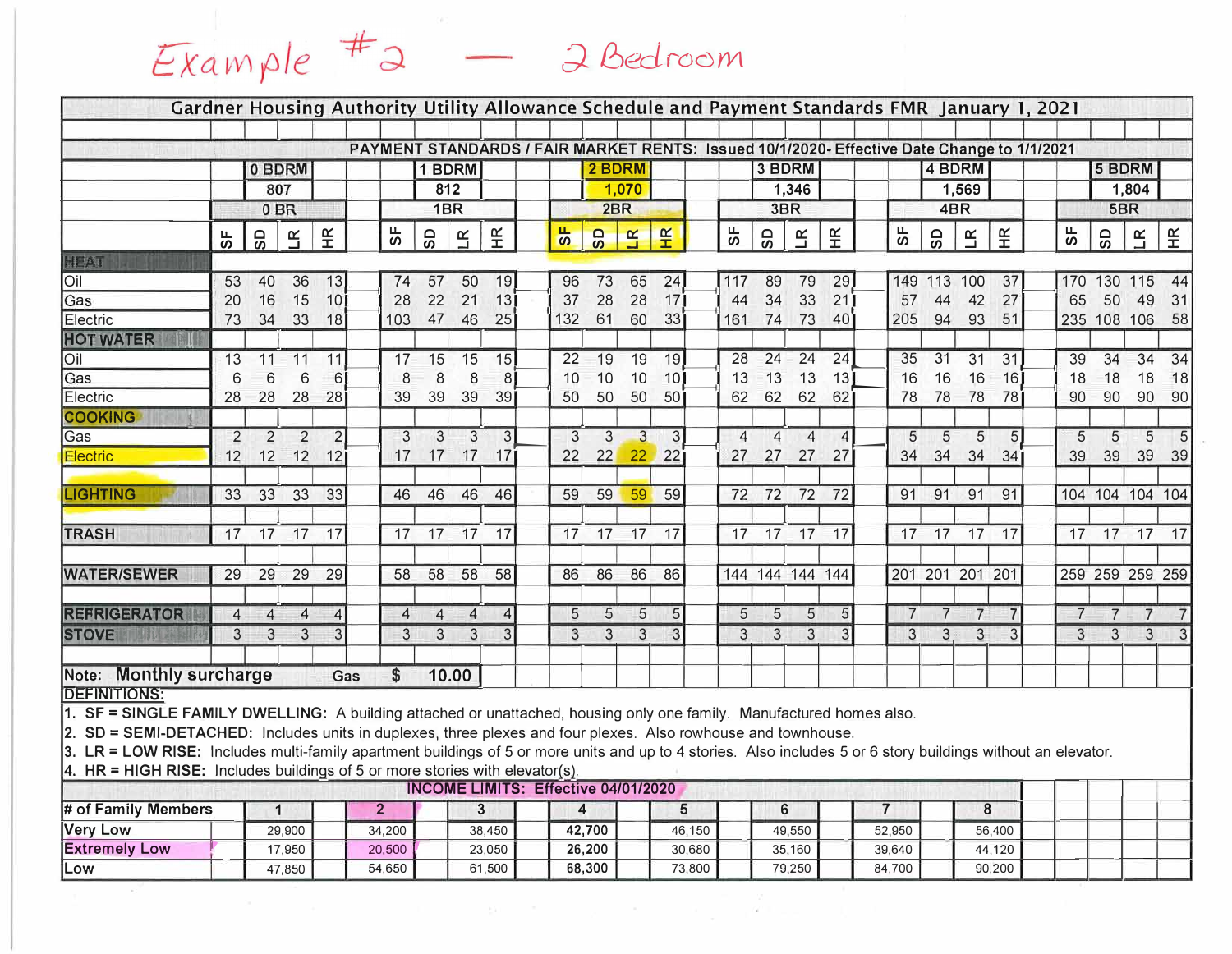## **MY WORKSHEET**

# **Will this apartment work with my budget?**

| Address of unit |  |
|-----------------|--|
| City/Town       |  |

# **Questions to ask?**

| How much is the rent? |  |
|-----------------------|--|
|-----------------------|--|

| How many bedrooms?                |  |
|-----------------------------------|--|
| Does it come with a Refrigerator? |  |
| Does it come with a stove?        |  |

| How many apartments in the same building? |  |
|-------------------------------------------|--|
| How many floors does the building have?   |  |

|                                       | Gas | Electric | Oil |
|---------------------------------------|-----|----------|-----|
| How is the unit heated?               |     |          |     |
| How is the hot water heated?          |     |          |     |
| What type of fuel does the stove use? |     |          |     |

|                                  | Tenant | Owner |
|----------------------------------|--------|-------|
| Who pays for the heat?           |        |       |
| Who pays for the hot water?      |        |       |
| Who pays for fuel for the stove? |        |       |
| Who pays for the electricity?    |        |       |
| Who pays for the trash removal?  |        |       |
| Who pays for water and sewer?    |        |       |